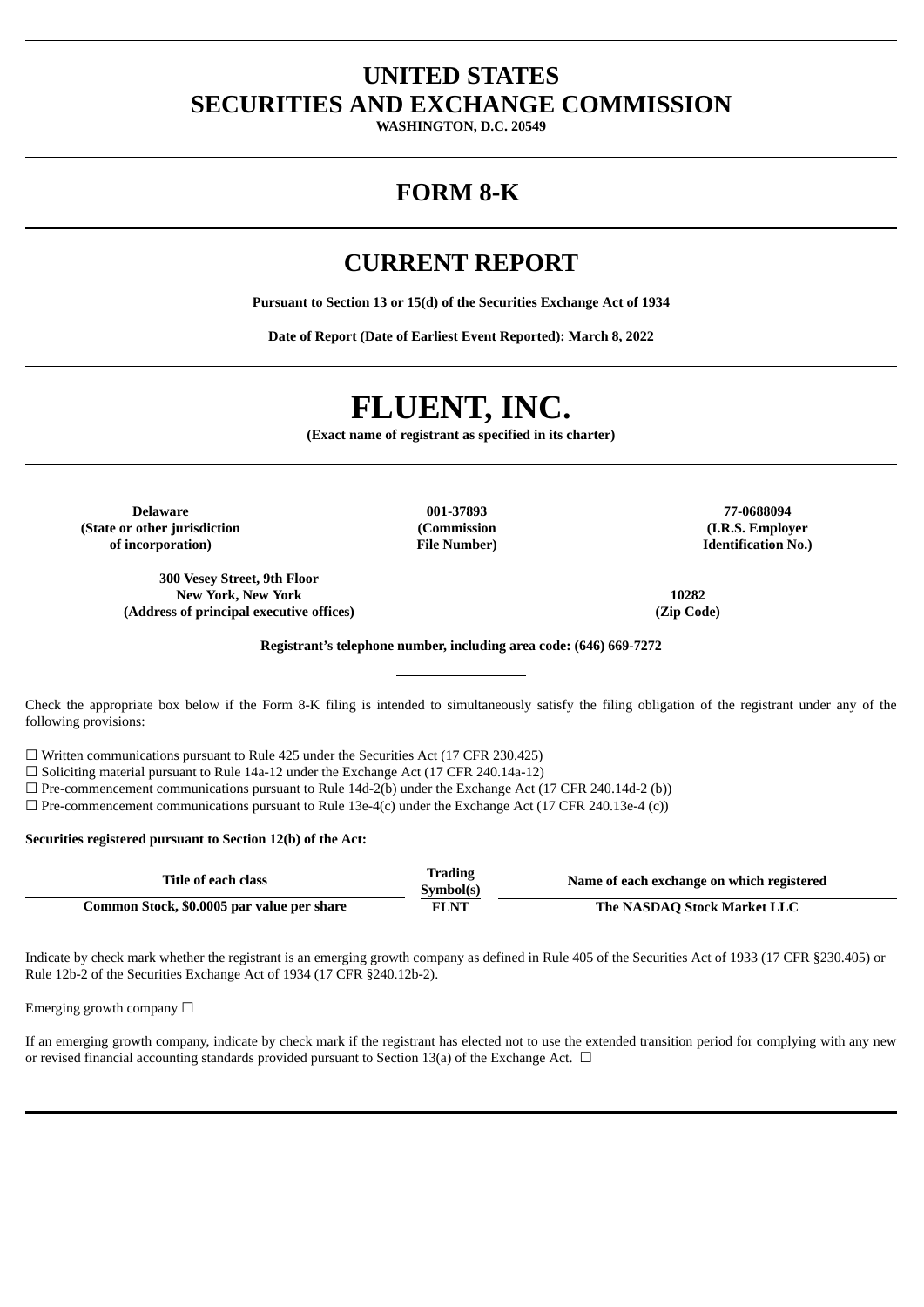## **Item 2.02. Results of Operations and Financial Condition.**

On March 8, 2022, Fluent, Inc. issued a press release announcing its fourth quarter and full year 2021 financial results. A copy of the press release is furnished herewith as Exhibit 99.1.

The information included herein and in Exhibit 99.1 shall not be deemed "filed" for purposes of Section 18 of the Securities Exchange Act of 1934 ("Exchange Act") or otherwise subject to the liabilities of that section, nor shall it be deemed incorporated by reference in any filing under the Securities Act of 1933 or the Exchange Act, except as expressly set forth by specific reference in such filing.

# **Item 9.01 Financial Statements and Exhibits.**

(d) Exhibits

| Exhibit No. | Description                                                                 |
|-------------|-----------------------------------------------------------------------------|
| 99.1        | Press release, dated March 8, 2022                                          |
| 104         | Cover Page Interactive Data File (embedded within the Inline XBRL document) |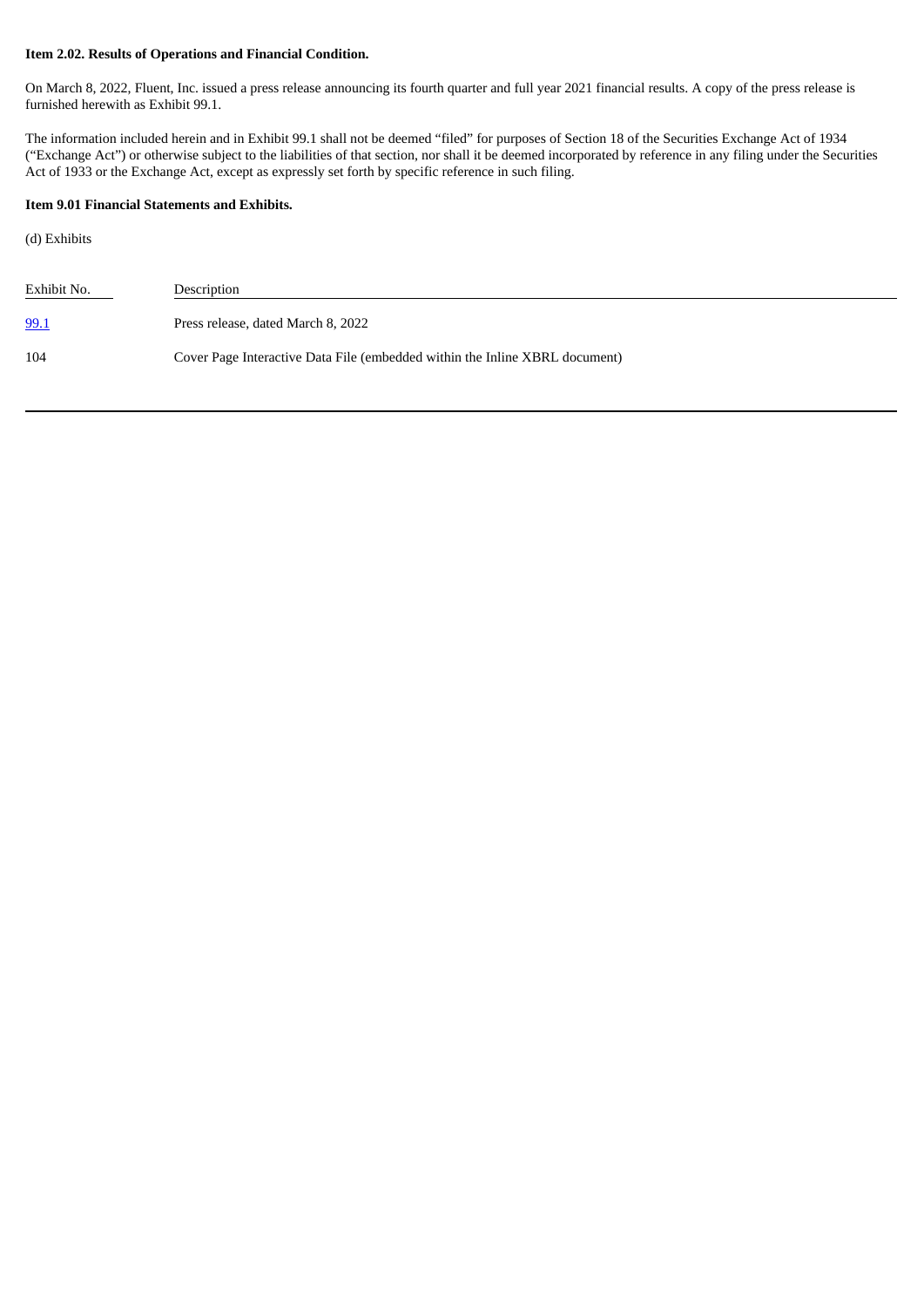# **SIGNATURES**

Pursuant to the requirements of the Securities Exchange Act of 1934, the registrant has duly caused this report to be signed on its behalf by the undersigned hereunto duly authorized.

# **Fluent, Inc.**

March 8, 2022 **By:** /s/ Donald Patrick

Name: Donald Patrick<br>Title: Chief Executive Chief Executive Officer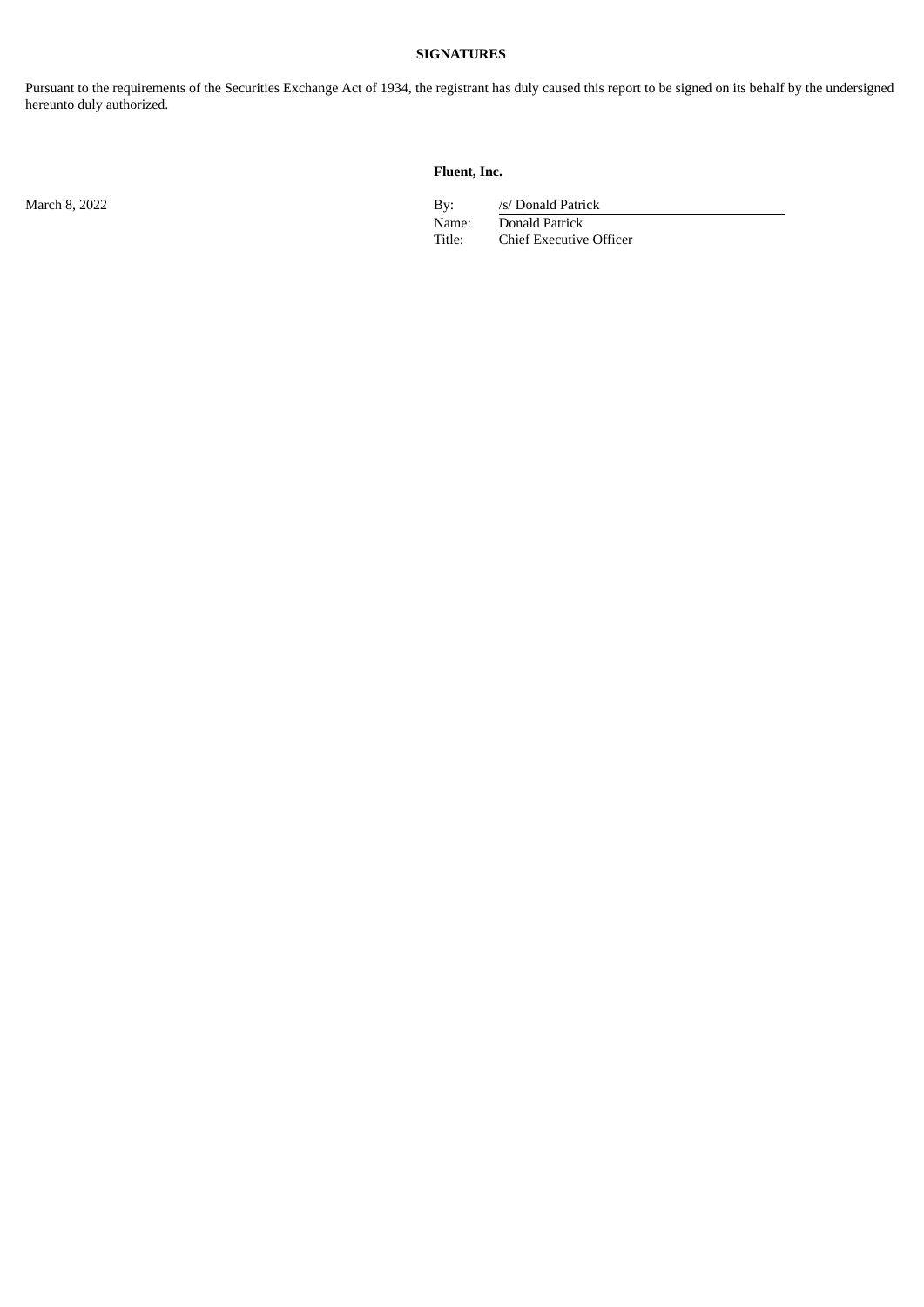- <span id="page-3-0"></span>**• Q4 2021 revenue of \$99.8 million, up 21.8% over Q4 2020**
- **• Net income of \$3.8 million, or \$0.05 per share**
- Gross profit (exclusive of depreciation and amortization) of \$27.5 million, up 8.9% over Q4 2020 and representing 28% of revenue
- **• Media margin of \$31.2 million, down 2.5% over Q4 2020 and representing 31.3% of revenue**
- **• Adjusted EBITDA of \$10.2 million, representing 10.2% of revenue**
- **• Adjusted net income of \$6.4 million, or \$0.08 per share**

**New York, NY – March 8, 2022** – Fluent, Inc. (NASDAQ: FLNT), a leading data-driven performance marketing company, today reported results for the fourth quarter and fiscal year ended December 31, 2021.

Donald Patrick, Fluent's recently appointed Chief Executive Officer, commented, "Our results for the fourth quarter and the full year reflect the continued progress we are making towards the strategic transition of our business focused on building higher quality digital experiences for consumers, while creating more effective and sustainable customer acquisition solutions for marketers. Our industry remains dynamic and rapidly evolving, and we continue to see world-class brands leaning in with strong demand on our performance marketplace.

By focusing squarely on delivering our client's ROI goals, we are enhancing Fluent's brand equity with our client partners, while ultimately building enterprise value for our stakeholders."

#### **Fourth Quarter Highlights**

- Revenue increased 21.8% to \$99.8 million, from \$82.0 million in Q4 2020
- Net income of \$3.8 million, or \$0.05 per share, compared to net income of \$0.2 million, or \$0.00 per share
- Gross profit (exclusive of depreciation and amortization) of \$27.5 million, an increase of 8.9% over Q4 2020 and representing 28% of revenue
- Media margin of \$31.2 million, a decrease of 2.5% over prior year period and representing 31.3% of revenue
- Adjusted EBITDA of \$10.2 million, representing 10.2% of revenue
- Adjusted net income of \$6.4 million, or \$0.08 per share

#### **Full-Year 2021 Highlights**

- Revenue increased 6.0% to \$329.3 million, from \$310.7 million in 2020
- Net loss of \$10.1 million, or \$0.13 per share, compared to net income of \$2.2 million, or \$0.03 per share
- Gross profit (exclusive of depreciation and amortization) of \$85.5 million, a decrease of 10.5% over 2020 and representing 26% of revenue
- Media margin of \$100.4 million, a decrease of 9.1% over prior year and representing 30.5% of revenue
- Adjusted EBITDA of \$23.2 million, representing 7.0% of revenue
- Adjusted net income \$7.6 million, or \$0.09 per share

Media margin, adjusted EBITDA and adjusted net income are non-GAAP financial measures, as defined and reconciled below.

#### **Business Outlook**

- **•** Strategic client relationships driving strong demand on Fluent's performance marketplace
- **•** Sustainable improvement in monetization, as measured by media margin per registration, up 50% in 2021 (Q4 vs. Q1), enabled by Traffic Quality Initiative, enhanced CRM capabilities and investments in technology and analytics
- **•** Traffic Quality Initiative creating strategic growth framework and improving pricing against scalable media inventory, despite short term margin pressure
- **•** Fluent Sales Solutions scaling quickly, exceeding revenue expectations with planned margin expansion over time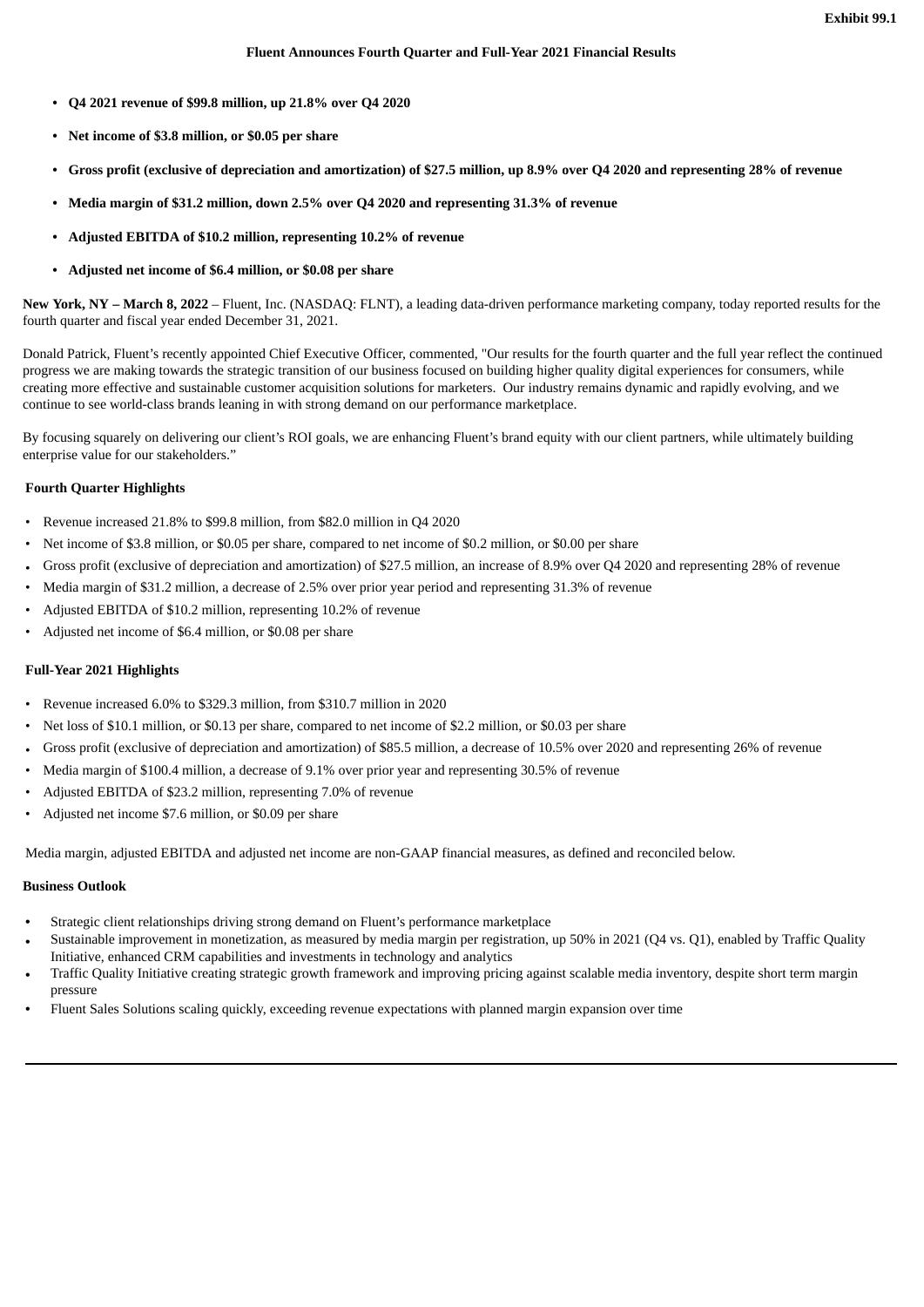# **Conference Call**

Fluent, Inc. will host a conference call on Tuesday, March 8, 2022 at 4:30 PM ET to discuss its 2021 fourth quarter and full-year financial results. To listen to the conference call on your telephone, please dial (844) 200-6205 for domestic callers, or (929) 526-1599 for international callers. To access the live audio webcast, visit the Fluent website at investors.fluentco.com. Please login at least 15 minutes prior to the start of the call to ensure adequate time for any downloads that may be required. Following completion of the conference call, a recorded replay of the webcast will be available for those unable to participate. To listen to the telephone replay, please dial (929) 458-6194 or +44 204-525-0658, with the replay passcode 835969. The replay will also be available for one week on the Fluent website at investors.fluentco.com.

#### **About Fluent, Inc.**

Fluent (NASDAQ: FLNT) is a global data-driven performance marketing company and trusted growth partner for leading brands. Experts in creating value for consumers, Fluent leverages its consumer database, digital media portfolio, and, proprietary data science and technology to deliver outcomebased solutions for marketers. Founded in 2010, the company is headquartered in New York City.

#### **Safe Harbor Statement Under the Private Securities Litigation Reform Act of 1995**

The matters contained in this press release may be considered to be "forward-looking statements" within the meaning of the Securities Act of 1933 and the Securities Exchange Act of 1934. Those statements include statements regarding the intent, belief or current expectations or anticipations of Fluent and members of our management team. Factors currently known to management that could cause actual results to differ materially from those in forwardlooking statements include the following: compliance with a significant number of governmental laws and regulations, including those laws and regulations regarding privacy and data; the outcome of litigation, regulatory investigations or other legal proceedings in which we are involved or may become involved; failure to safeguard the personal information and other data contained in our database; failure to adequately protect intellectual property rights or allegations of infringement of intellectual property rights; unfavorable global economic conditions, including as a result of health and safety concerns around the ongoing COVID-19 pandemic; dependence on our key personnel; dependence on third-party service providers; management of the growth of our operations, including international expansion and the integration of acquired business units or personnel; the impact of the Traffic Quality Initiative, including our ability to replace lower quality consumer traffic with traffic that meets our quality requirements; ability to compete and manage media costs in an industry characterized by rapidly-changing internet media and advertising technology, evolving industry standards, regulatory uncertainty, and changing user and client demands; management of unfavorable publicity and negative public perception about our industry; failure to compete effectively against other online marketing and advertising companies; competition we face for web traffic; dependence on third-party publishers, internet search providers and social media platforms for a significant portion of visitors to our websites; dependence on emails, text messages and telephone calls, among other channels, to reach users for marketing purposes; liability related to actions of third-party publishers; limitations on our or our third-party publishers' ability to collect and use data derived from user activities; ability to remain competitive with the shift to mobile applications; failure to detect click-through or other fraud on advertisements; impact of increased fulfillment costs; failure to meet our clients' performance metrics or changing needs; compliance with the covenants of our credit agreement; and the potential for failures in our internal control over financial reporting. These and additional factors to be considered are set forth under "Risk Factors" in our Annual Report on Form 10-K for the fiscal year ended December 31, 2021 and in our other filings with the Securities and Exchange Commission. Fluent undertakes no obligation to update or revise forward-looking statements to reflect changed assumptions, the occurrence of unanticipated events or changes to future operating results or expectations.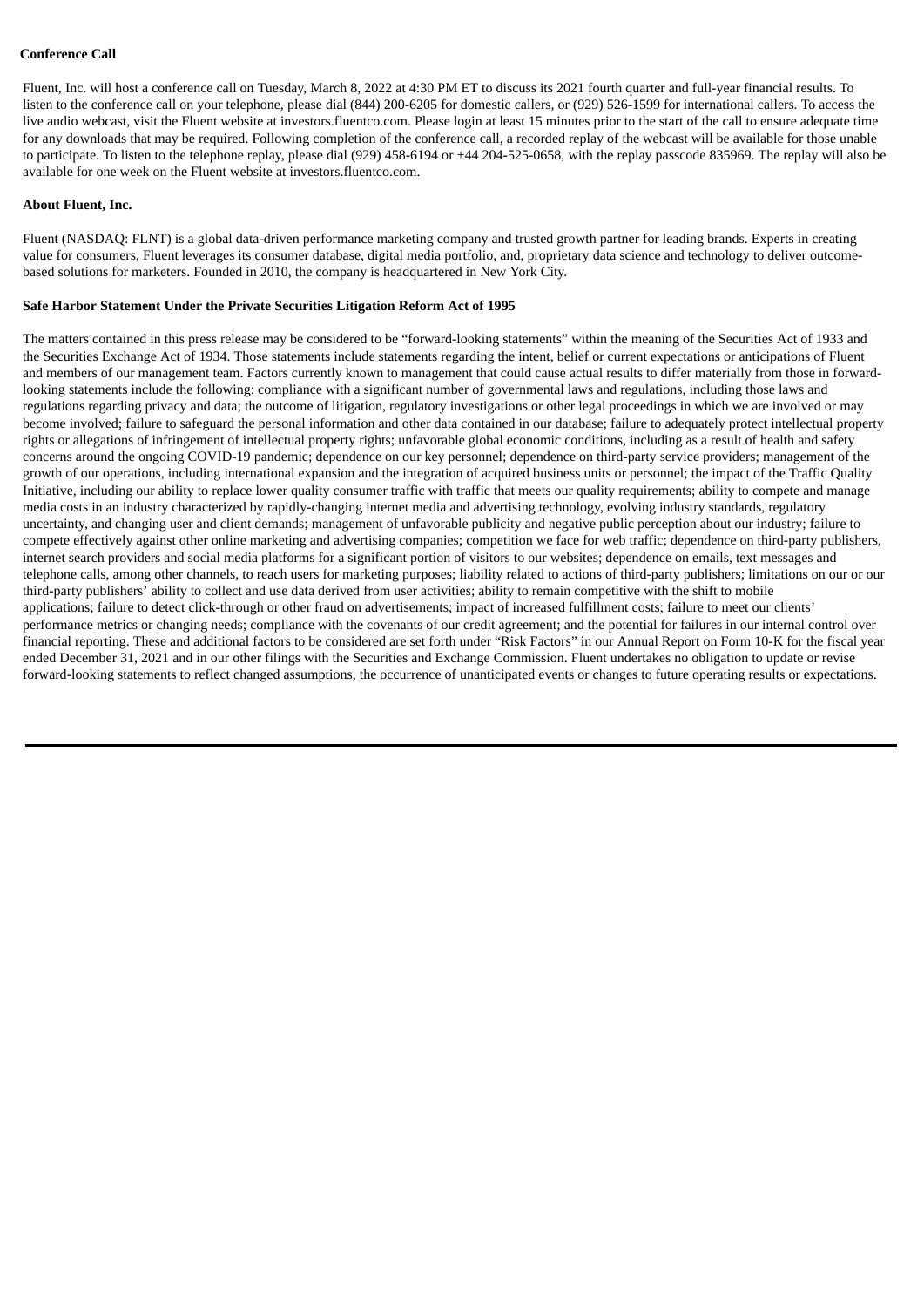## **FLUENT, INC. CONSOLIDATED BALANCE SHEETS (Amounts in thousands, except share and per share data) (unaudited)**

|                                                                                                                | <b>December 31, 2021</b> | December 31,<br>2020 |           |  |  |
|----------------------------------------------------------------------------------------------------------------|--------------------------|----------------------|-----------|--|--|
| <b>ASSETS:</b>                                                                                                 |                          |                      |           |  |  |
| Cash and cash equivalents                                                                                      | \$<br>34,467             | -\$                  | 21,087    |  |  |
| Accounts receivable, net of allowance for doubtful accounts of \$313 and \$368, respectively                   | 70,228                   |                      | 62,669    |  |  |
| Prepaid expenses and other current assets                                                                      | 2,505                    |                      | 2,435     |  |  |
| Total current assets                                                                                           | 107,200                  |                      | 86,191    |  |  |
| Restricted cash                                                                                                |                          |                      | 1,480     |  |  |
| Property and equipment, net                                                                                    | 1,457                    |                      | 2,201     |  |  |
| Operating lease right-of-use assets                                                                            | 6,805                    |                      | 8,284     |  |  |
| Intangible assets, net                                                                                         | 35,747                   |                      | 45,417    |  |  |
| Goodwill                                                                                                       | 165,088                  |                      | 165,088   |  |  |
| Other non-current assets                                                                                       | 1,885                    |                      | 1,559     |  |  |
| <b>Total assets</b>                                                                                            | \$<br>318,182            | \$                   | 310,220   |  |  |
| <b>LIABILITIES AND SHAREHOLDERS' EQUITY:</b>                                                                   |                          |                      |           |  |  |
| Accounts payable                                                                                               | \$<br>16,130             | \$                   | 7,692     |  |  |
| Accrued expenses and other current liabilities                                                                 | 33,932                   |                      | 31,568    |  |  |
| Deferred revenue                                                                                               | 651                      |                      | 1,373     |  |  |
| Current portion of long-term debt                                                                              | 5,000                    |                      | 7,293     |  |  |
| Current portion of operating lease liability                                                                   | 2,227                    |                      | 2,291     |  |  |
| Total current liabilities                                                                                      | 57,940                   |                      | 50,217    |  |  |
| Long-term debt, net                                                                                            | 40,329                   |                      | 33,283    |  |  |
| Operating lease liability, net                                                                                 | 5,692                    |                      | 7,290     |  |  |
| Other non-current liabilities                                                                                  | 811                      |                      | 2,545     |  |  |
| <b>Total liabilities</b>                                                                                       | 104,772                  |                      | 93,335    |  |  |
| Contingencies                                                                                                  |                          |                      |           |  |  |
| Shareholders' equity:                                                                                          |                          |                      |           |  |  |
| Preferred stock $-$ \$0.0001 par value, 10,000,000 Shares authorized; Shares outstanding $-$ 0 shares for both |                          |                      |           |  |  |
| periods                                                                                                        |                          |                      |           |  |  |
| Common stock - \$0.0005 par value, 200,000,000 Shares authorized; Shares issued - 83,057,083 and               |                          |                      |           |  |  |
| $80,295,141$ , respectively; and Shares outstanding $-78,965,260$ and $76,349,274$ , respectively              | 42                       |                      | 40        |  |  |
| Treasury stock, at cost - 4,091,823 and 3,945,867 shares, respectively                                         | (10, 723)                |                      | (9,999)   |  |  |
| Additional paid-in capital                                                                                     | 419,059                  |                      | 411,753   |  |  |
| <b>Accumulated deficit</b>                                                                                     | (194, 968)               |                      | (184,909) |  |  |
| <b>Total shareholders' equity</b>                                                                              | 213,410                  |                      | 216,885   |  |  |
| Total liabilities and shareholders' equity                                                                     | \$<br>318,182            | \$                   | 310,220   |  |  |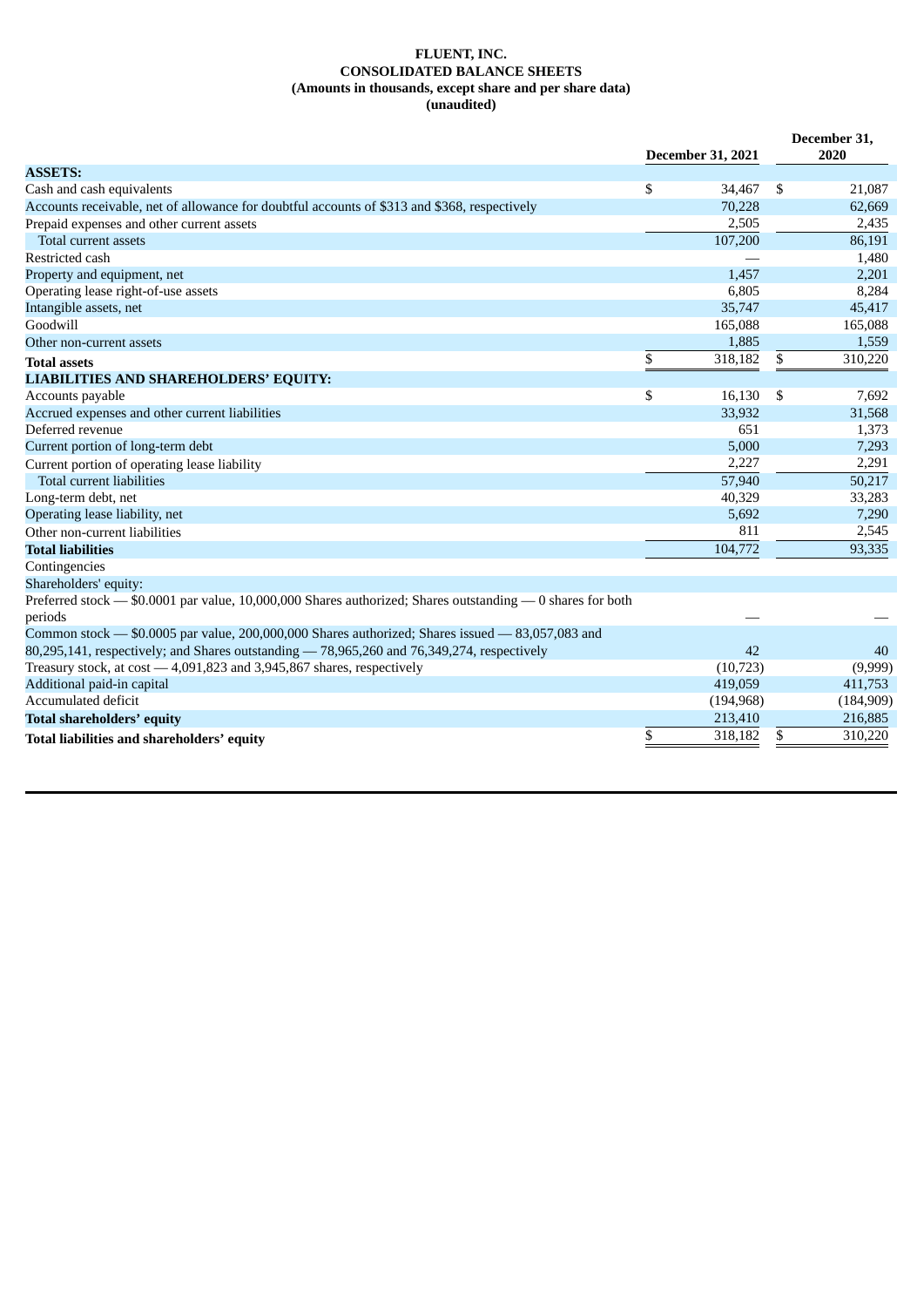## **FLUENT, INC. CONSOLIDATED STATEMENTS OF OPERATIONS (Amounts in thousands, except share and per share data) (unaudited)**

|                                                                  | <b>Three Months Ended December</b> |            |    |                         |                |             |    |            |
|------------------------------------------------------------------|------------------------------------|------------|----|-------------------------|----------------|-------------|----|------------|
|                                                                  | 31,                                |            |    | Year Ended December 31, |                |             |    |            |
|                                                                  |                                    | 2021       |    | 2020                    |                | 2021        |    | 2020       |
| <b>Revenue</b>                                                   | \$                                 | 99,844     | \$ | 81,996                  | $\mathbb{S}$   | 329,250     | \$ | 310,719    |
| <b>Costs and expenses:</b>                                       |                                    |            |    |                         |                |             |    |            |
| Cost of revenue (exclusive of depreciation and amortization)     |                                    | 72,337     |    | 56,733                  |                | 243,716     |    | 215,135    |
| Sales and marketing (1)                                          |                                    | 3,686      |    | 3,040                   |                | 12,681      |    | 11,683     |
| Product development (1)                                          |                                    | 4,458      |    | 3,403                   |                | 15,789      |    | 12,604     |
| General and administrative (1)                                   |                                    | 11,700     |    | 12,906                  |                | 48,205      |    | 46,798     |
| Depreciation and amortization                                    |                                    | 3,231      |    | 3,810                   |                | 13,170      |    | 15,302     |
| Goodwill impairment and write-off of intangible assets           |                                    | 11         |    |                         |                | 354         |    | 818        |
| <b>Total costs and expenses</b>                                  |                                    | 95,423     |    | 79,893                  |                | 333,915     |    | 302,340    |
| <b>Income (loss) from operations</b>                             |                                    | 4,421      |    | 2,103                   |                | (4,665)     |    | 8,379      |
| Interest expense, net                                            |                                    | (344)      |    | (1, 168)                |                | (2, 184)    |    | (5,350)    |
| Loss on early extinguishment of debt                             |                                    |            |    |                         |                | (2,964)     |    |            |
| Income (loss) before income taxes                                |                                    | 4,077      |    | 935                     |                | (9, 813)    |    | 3,029      |
| Income tax expense                                               |                                    | (247)      |    | (757)                   |                | (246)       |    | (822)      |
| <b>Net income (loss)</b>                                         | \$                                 | 3,830      | \$ | 178                     | $\mathfrak{S}$ | (10,059)    | \$ | 2,207      |
| Basic and diluted income (loss) per share:                       |                                    |            |    |                         |                |             |    |            |
| <b>Basic</b>                                                     | $\$$                               | 0.05       | \$ | 0.00                    | \$             | (0.13)      | \$ | 0.03       |
| <b>Diluted</b>                                                   | \$                                 | 0.05       | \$ | 0.00                    | \$             | $(0.13)$ \$ |    | 0.03       |
| Weighted average number of shares outstanding:                   |                                    |            |    |                         |                |             |    |            |
| <b>Basic</b>                                                     |                                    | 80,640,974 |    | 78,600,700              |                | 79,977,313  |    | 78,611,145 |
| <b>Diluted</b>                                                   |                                    | 81,037,562 |    | 79,899,702              |                | 79,977,313  |    | 79,525,176 |
| (1) Amounts include share-based compensation expense as follows: |                                    |            |    |                         |                |             |    |            |
| Sales and marketing                                              | \$                                 | 203        | \$ | 163                     | \$             | 763         | \$ | 822        |
| Product development                                              |                                    | 211        |    | 285                     |                | 879         |    | 1,099      |
| General and administrative                                       |                                    | 770        |    | 98                      |                | 3,119       |    | 3,473      |
| Total share-based compensation expense                           | \$                                 | 1,184      | \$ | 546                     | \$             | 4,761       | \$ | 5,394      |
|                                                                  |                                    |            |    |                         |                |             |    |            |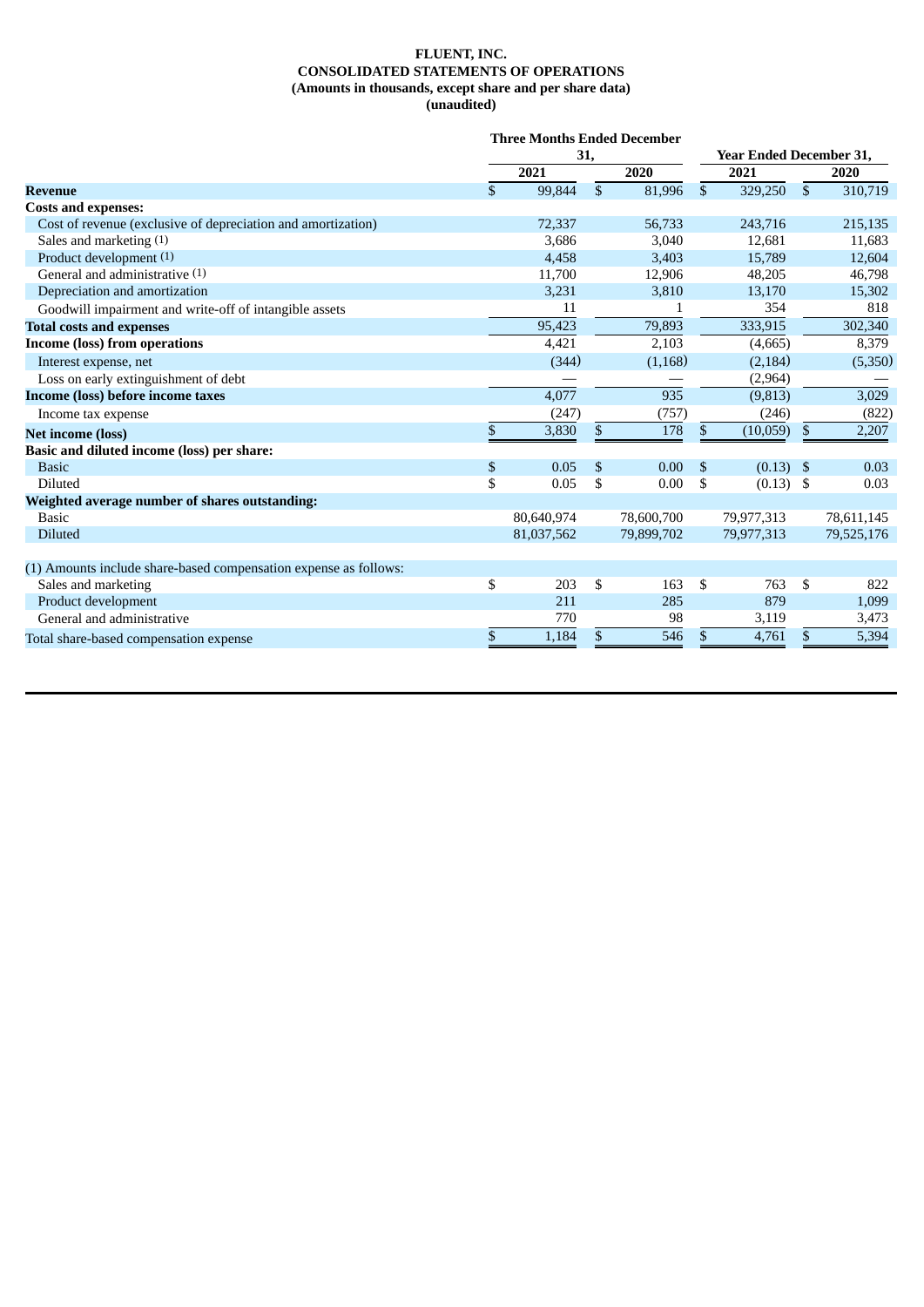# **FLUENT, INC. CONSOLIDATED STATEMENTS OF CASH FLOWS (Amounts in thousands) (unaudited)**

|                                                                                          | <b>Year Ended December 31,</b> |    |              |  |
|------------------------------------------------------------------------------------------|--------------------------------|----|--------------|--|
|                                                                                          | 2021                           |    | 2020         |  |
| <b>CASH FLOWS FROM OPERATING ACTIVITIES:</b>                                             |                                |    |              |  |
| Net income (loss)                                                                        | \$<br>$(10,059)$ \$            |    | 2,207        |  |
| Adjustments to reconcile net income (loss) to net cash provided by operating activities: |                                |    |              |  |
| Depreciation and amortization                                                            | 13,170                         |    | 15,302       |  |
| Non-cash loan amortization expense                                                       | 432                            |    | 1,407        |  |
| Share-based compensation expense                                                         | 4,761                          |    | 5,394        |  |
| Non-cash loss on early extinguishment of debt                                            | 2,198                          |    |              |  |
| Non-cash accrued compensation expense for Put/Call Consideration                         | 3,213                          |    | 1,775        |  |
| Non-cash termination Put/Call Consideration                                              | (629)                          |    |              |  |
| Goodwill impairment                                                                      |                                |    | 817          |  |
| Write-off of intangible assets                                                           | 354                            |    | $\mathbf{1}$ |  |
| Provision for bad debts                                                                  | 91                             |    | 269          |  |
| Deferred income taxes                                                                    | 198                            |    | 120          |  |
| Changes in assets and liabilities, net of business acquisition:                          |                                |    |              |  |
| Accounts receivable                                                                      | (7,650)                        |    | (1,990)      |  |
| Prepaid expenses and other current assets                                                | (70)                           |    | (514)        |  |
| Other non-current assets                                                                 | (326)                          |    | (566)        |  |
| Operating lease assets and liabilities, net                                              | (183)                          |    | (176)        |  |
| Accounts payable                                                                         | 8,438                          |    | (13, 882)    |  |
| Accrued expenses and other current liabilities                                           | (636)                          |    | 10,026       |  |
| Deferred revenue                                                                         | (722)                          |    | 233          |  |
| Other                                                                                    | (156)                          |    | (125)        |  |
| Net cash provided by operating activities                                                | 12,424                         |    | 20,298       |  |
| <b>CASH FLOWS FROM INVESTING ACTIVITIES:</b>                                             |                                |    |              |  |
| Business acquisition, net of cash acquired                                               |                                |    | (1, 426)     |  |
| Capitalized costs included in intangible assets                                          | (2,957)                        |    | (2,783)      |  |
| Acquisition of property and equipment                                                    | (36)                           |    | (64)         |  |
| Net cash used in investing activities                                                    | (2,993)                        |    | (4,273)      |  |
| <b>CASH FLOWS FROM FINANCING ACTIVITIES:</b>                                             |                                |    |              |  |
| Proceeds from issuance of long-term debt, net of debt financing costs                    | 49,624                         |    |              |  |
| Repayments of long-term debt                                                             | (46, 735)                      |    | (11,802)     |  |
| Exercise of stock options                                                                | 934                            |    |              |  |
| Prepayment penalty on debt extinguishment                                                | (766)                          |    |              |  |
| Taxes paid related to net share settlement of vesting of restricted stock units          | (724)                          |    | (515)        |  |
| Proceeds from the issuance of stock                                                      | 136                            |    |              |  |
| Repurchase of treasury stock                                                             |                                |    | (1,300)      |  |
| Net cash provided by (used in) financing activities                                      | 2,469                          |    | (13, 617)    |  |
| Net increase in cash, cash equivalents and restricted cash                               | 11,900                         |    | 2,408        |  |
| Cash, cash equivalents and restricted cash at beginning of period                        | 22,567                         |    | 20,159       |  |
| Cash, cash equivalents and restricted cash at end of period                              | \$<br>34,467                   | \$ | 22,567       |  |
|                                                                                          |                                |    |              |  |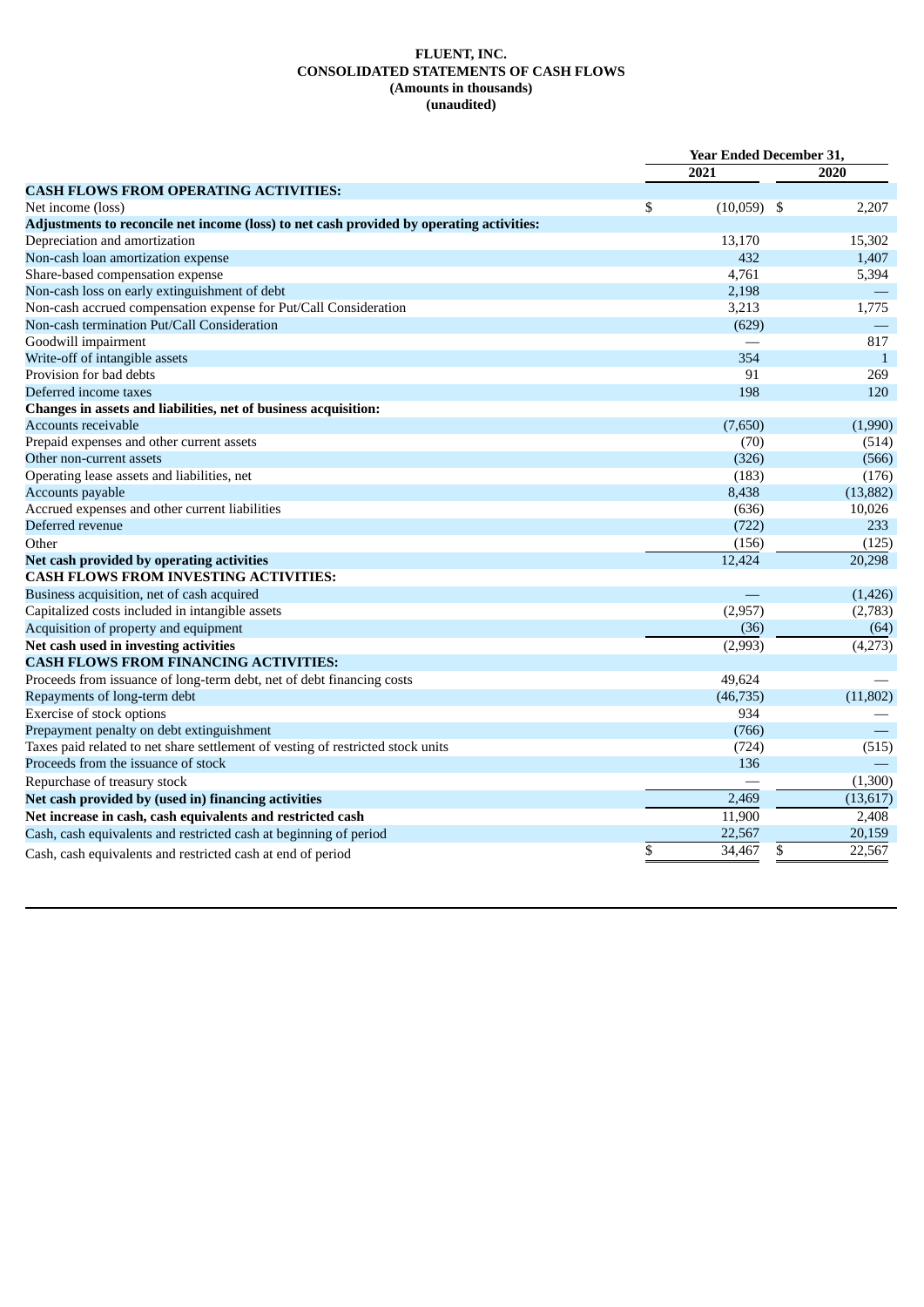#### **Definitions, Reconciliations and Uses of Non-GAAP Financial Measures**

The following non-GAAP measures are used in this release:

Media margin is defined as that portion of gross profit (exclusive of depreciation and amortization) reflecting variable costs paid for media and related expenses and excluding non-media cost of revenue. Gross profit (exclusive of depreciation and amortization) represents revenue minus cost of revenue (exclusive of depreciation and amortization). Media margin is also presented as a percentage of revenue.

Adjusted EBITDA is defined as net income (loss), excluding (1) income taxes, (2) interest expense, net, (3) depreciation and amortization, (4) sharebased compensation expense, (5) loss on early extinguishment of debt, (6) accrued compensation expense for Put/Call Consideration, (7) goodwill impairment, (8) write-off of intangible assets, (9) acquisition-related costs, (10) restructuring and other severance costs, and (11) certain litigation and other related costs.

Adjusted net income is defined as net income (loss) excluding (1) Share-based compensation expense, (2) loss on early extinguishment of debt, (3) accrued compensation expense for Put/Call Consideration, (4) goodwill impairment, (5) write-off of intangible assets, (6) acquisition-related costs, (7) restructuring and other severance costs, and (8) certain litigation and other related costs. Adjusted net income is also presented on a per share (basic and diluted) basis.

Below is a reconciliation of media margin from gross profit (exclusive of depreciation and amortization), which we believe is the most directly comparable GAAP measure.

|                                                                        |              | <b>Three Months Ended December</b> |  |        |                                |         |   |         |
|------------------------------------------------------------------------|--------------|------------------------------------|--|--------|--------------------------------|---------|---|---------|
|                                                                        | 31,          |                                    |  |        | <b>Year Ended December 31,</b> |         |   |         |
| (In thousands)                                                         | 2020<br>2021 |                                    |  |        |                                | 2021    |   | 2020    |
| <b>Revenue</b>                                                         |              | 99.844                             |  | 81,996 |                                | 329,250 | ж | 310,719 |
| Less: Cost of revenue (exclusive of depreciation and amortization)     |              | 72,337                             |  | 56,733 |                                | 243,716 |   | 215,135 |
| Gross Profit (exclusive of depreciation and amortization)              |              | 27,507                             |  | 25,263 |                                | 85,534  |   | 95,584  |
| Gross Profit (exclusive of depreciation and amortization) % of revenue |              | 28%                                |  | 31%    |                                | 26%     |   | 31%     |
| Non-media cost of revenue $(1)$                                        |              | 3,702                              |  | 6,749  |                                | 14.843  |   | 14,837  |
| Media margin                                                           |              | 31,209                             |  | 32,012 |                                | 100,377 |   | 110,421 |
| Media margin % of revenue                                              |              | 31.3%                              |  | 39.0%  |                                | 30.5%   |   | 35.5%   |

(1) Represents the portion of cost of revenue (exclusive of depreciation and amortization) not attributable to variable costs paid for media and related expenses.

Below is a reconciliation of adjusted EBITDA from net income (loss), which we believe is the most directly comparable GAAP measure.

|                                                         |    | <b>Three Months Ended December</b> |     |                                |     |          |    |        |
|---------------------------------------------------------|----|------------------------------------|-----|--------------------------------|-----|----------|----|--------|
|                                                         |    |                                    | 31, | <b>Year Ended December 31,</b> |     |          |    |        |
| (In thousands)                                          |    | 2021                               |     | 2020                           |     | 2021     |    | 2020   |
| <b>Net income (loss)</b>                                | Ÿ. | 3,830                              | \$. | 178                            | \$. | (10,059) | -S | 2,207  |
| Income tax expense                                      |    | 247                                |     | 757                            |     | 246      |    | 822    |
| Interest expense, net                                   |    | 344                                |     | 1,168                          |     | 2,184    |    | 5,350  |
| Depreciation and amortization                           |    | 3,231                              |     | 3,810                          |     | 13,170   |    | 15,302 |
| Share-based compensation expense                        |    | 1,184                              |     | 546                            |     | 4,761    |    | 5,394  |
| Loss on early extinguishment of debt                    |    |                                    |     |                                |     | 2,964    |    |        |
| Accrued compensation expense for Put/Call Consideration |    |                                    |     | 591                            |     | 3,213    |    | 1,775  |
| Goodwill impairment                                     |    |                                    |     |                                |     |          |    | 817    |
| Write-off of intangible assets                          |    | 11                                 |     |                                |     | 354      |    |        |
| Acquisition-related costs (1)(2)                        |    | 891                                |     | 22                             |     | 4,297    |    | 173    |
| Restructuring and certain severance costs               |    |                                    |     | 50                             |     | 230      |    | 615    |
| Certain litigation and other related costs              |    | 486                                |     | 4,022                          |     | 1,808    |    | 8,715  |
| <b>Adjusted EBITDA</b>                                  |    | 10.224                             |     | 11.145                         |     | 23.168   |    | 41,171 |

(1) Included in the three and twelve months ended December 31, 2021 is a net expense of \$405 and \$3,201 related to the Full Winopoly Acquisition.

(2) Balance includes compensation expense related to non-competition agreements entered into as a result of an acquisition.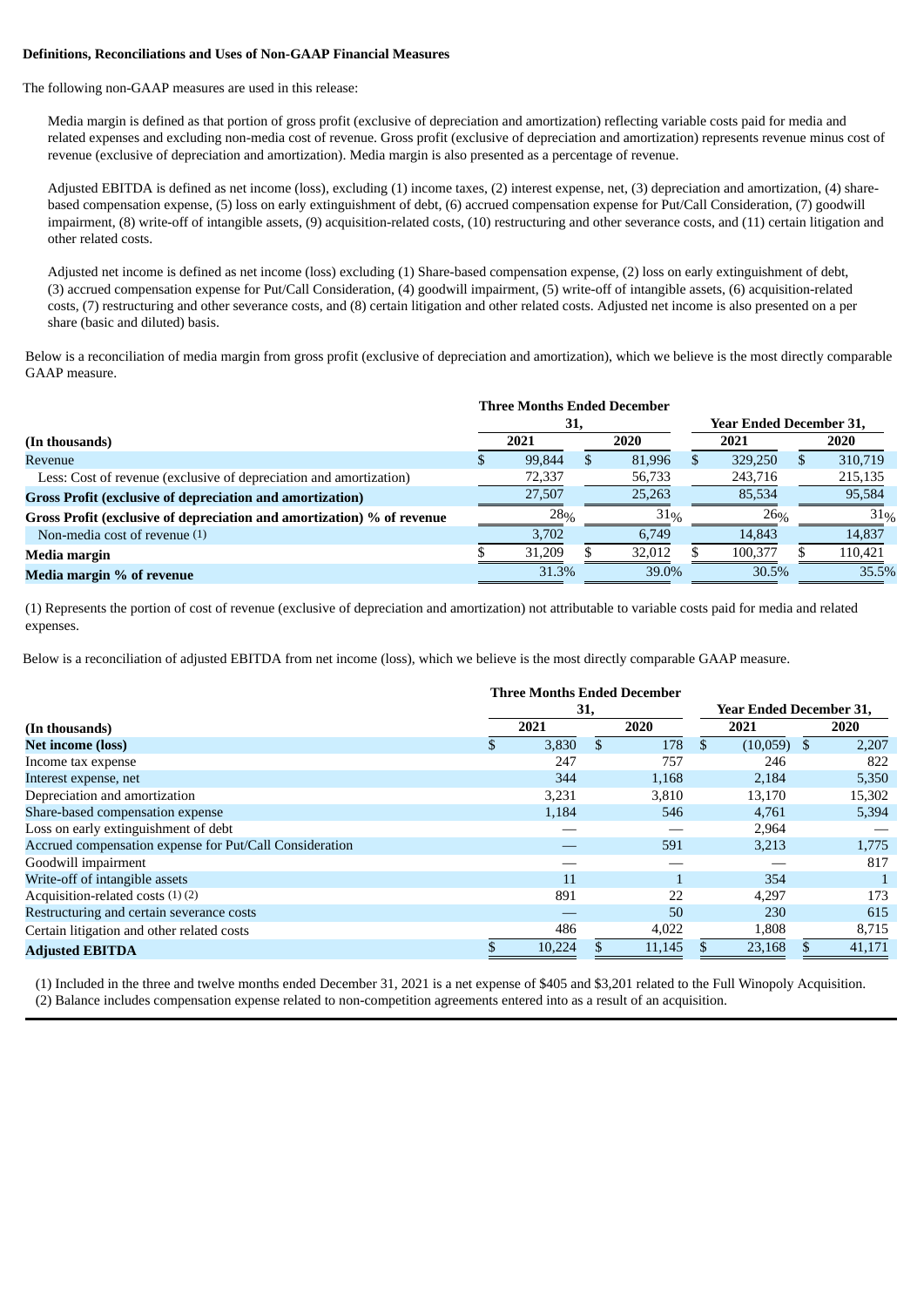Below is a reconciliation of adjusted net income and the related measure of adjusted net income per share from net income (loss), which we believe is the most directly comparable GAAP measure.

|                                                         | Three Months Ended December |            |      |              |               |                                |     |            |
|---------------------------------------------------------|-----------------------------|------------|------|--------------|---------------|--------------------------------|-----|------------|
|                                                         | 31,                         |            |      |              |               | <b>Year Ended December 31,</b> |     |            |
| (In thousands, except share data)                       |                             | 2021       | 2020 |              |               | 2021                           |     |            |
| <b>Net income (loss)</b>                                | S.                          | 3,830      | \$   | 178          | \$            | (10,059)                       | -S  | 2,207      |
| Share-based compensation expense                        |                             | 1,184      |      | 546          |               | 4,761                          |     | 5,394      |
| Loss on early extinguishment of debt                    |                             |            |      |              |               | 2,964                          |     |            |
| Accrued compensation expense for Put/Call Consideration |                             |            |      | 591          |               | 3,213                          |     | 1,775      |
| Goodwill impairment                                     |                             |            |      |              |               |                                |     | 817        |
| Write-off of intangible assets                          |                             | 11         |      | $\mathbf{1}$ |               | 354                            |     |            |
| Acquisition-related costs $(1)(2)$                      |                             | 891        |      | 22           |               | 4,297                          |     | 173        |
| Restructuring and certain severance costs               |                             |            |      | 50           |               | 230                            |     | 615        |
| Certain litigation and other related costs              |                             | 486        |      | 4,022        |               | 1,808                          |     | 8,715      |
| <b>Adjusted net income</b>                              |                             | 6,402      | \$.  | 5,410        |               | 7,568                          | S.  | 19,697     |
| Adjusted net income per share:                          |                             |            |      |              |               |                                |     |            |
| Basic                                                   | \$                          | 0.08       | \$.  | 0.07         | \$.           | 0.09                           | \$. | 0.25       |
| <b>Diluted</b>                                          | \$                          | 0.08       | \$.  | 0.07         | <sup>\$</sup> | 0.09                           | \$  | 0.25       |
| Adjusted weighted average number of shares outstanding: |                             |            |      |              |               |                                |     |            |
| <b>Basic</b>                                            |                             | 80,640,974 |      | 78,600,700   |               | 79,977,313                     |     | 78,611,145 |
| <b>Diluted</b>                                          |                             | 81,037,562 |      | 79,899,702   |               | 80,852,095                     |     | 79,525,176 |

(1) Included in the three and twelve months ended December 31, 2021 is a net expense of \$405 and \$3,201 related to the Full Winopoly Acquisition. (2) Balance includes compensation expense related to non-competition agreements entered into as a result of an acquisition.

We present media margin, adjusted EBITDA and adjusted net income as supplemental measures of our financial and operating performance because we believe they provide useful information to investors. More specifically:

Media margin, as defined above, is a measure of the efficiency of the Company's operating model. We use media margin and the related measure of media margin as a percentage of revenue as primary metrics to measure the financial return on our media and related costs, specifically to measure the degree by which the revenue generated from our digital marketing services exceeds the cost to attract the consumers to whom offers are made through our services. Media margin is used extensively by our management to manage our operating performance, including evaluating operational performance against budgeted media margin and understanding the efficiency of our media and related expenditures. We also use media margin for performance evaluations and compensation decisions regarding certain personnel.

Adjusted EBITDA, as defined above, is another primary metric by which we evaluate the operating performance of our business, on which certain operating expenditures and internal budgets are based and by which, in addition to media margin and other factors, our senior management is compensated. The first three adjustments represent the conventional definition of EBITDA, and the remaining adjustments are items recognized and recorded under GAAP in particular periods but might be viewed as not necessarily coinciding with the underlying business operations for the periods in which they are so recognized and recorded. These adjustments include certain litigation and other related costs associated with legal matters outside the ordinary course of business, including costs and accruals related to the NY AG and FTC matters. Items are considered onetime in nature if they are non-recurring, infrequent or unusual and have not occurred in the past two years or are not expected to recur in the next two years, in accordance with SEC rules. There were no adjustments for one-time items in the periods presented.

Adjusted net income, as defined above, and the related measure of adjusted net income per share exclude certain items that are recognized and recorded under GAAP in particular periods but might be viewed as not necessarily coinciding with the underlying business operations for the periods in which they are so recognized and recorded. We believe adjusted net income affords investors a different view of the overall financial performance of the Company than adjusted EBITDA and the GAAP measure of net (loss) income.

Media margin, adjusted EBITDA, adjusted net income and adjusted net income per share are non-GAAP financial measures with certain limitations regarding their usefulness. They do not reflect our financial results in accordance with GAAP, as they do not include the impact of certain expenses that are reflected in our condensed consolidated statements of operations. Accordingly, these metrics are not indicative of our overall results or indicators of past or future financial performance. Further, they are not financial measures of profitability and are neither intended to be used as a proxy for the profitability of our business nor to imply profitability. The way we measure media margin, adjusted EBITDA and adjusted net income may not be comparable to similarly titled measures presented by other companies and may not be identical to corresponding measures used in our various agreements.